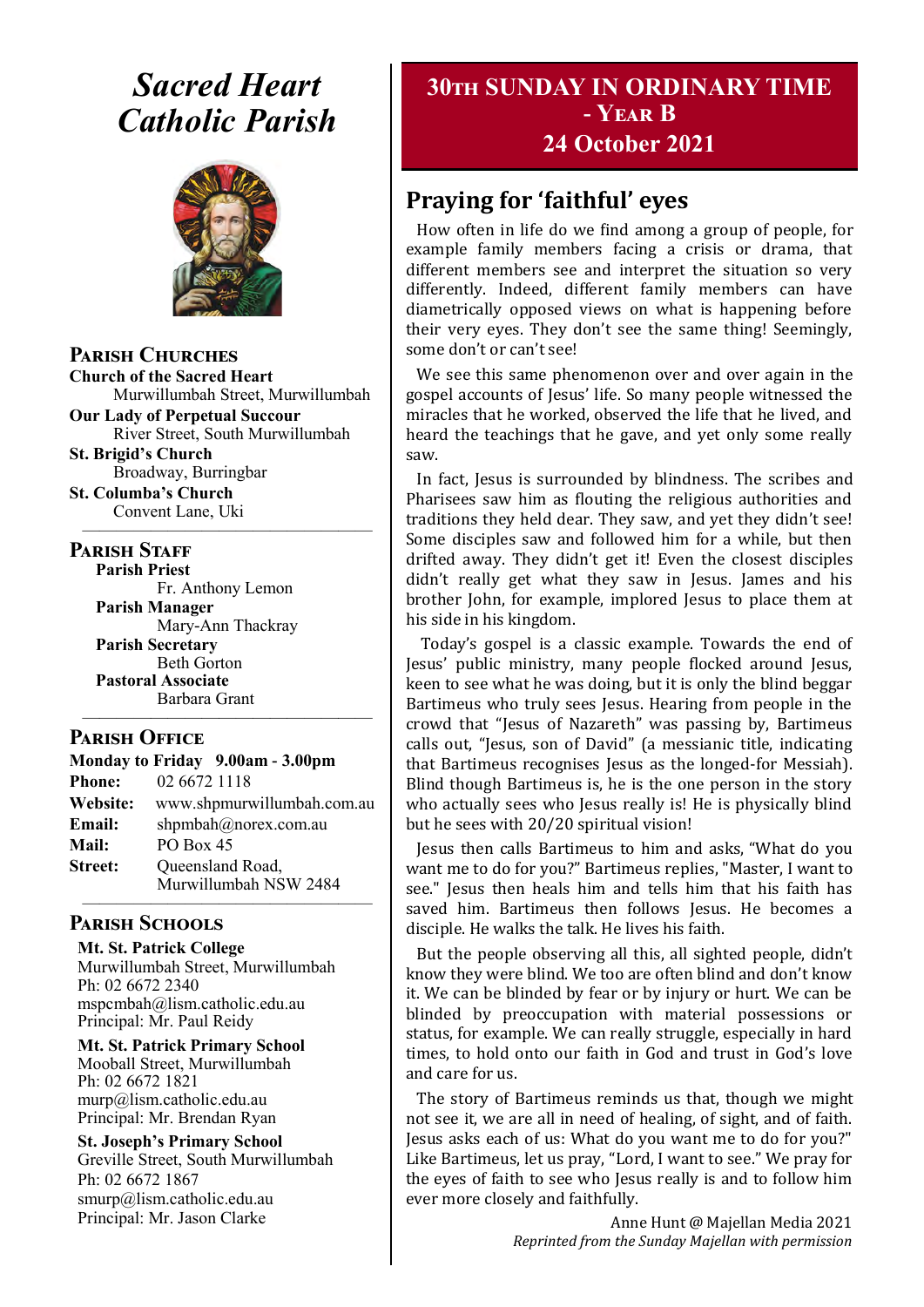# This week in the Parish 24-31 October

| Please note: There are No weekday Masses this week. |                                                                                   |
|-----------------------------------------------------|-----------------------------------------------------------------------------------|
| Saturday 23                                         | 6:00 pm - Vigil Mass                                                              |
| Sunday 24                                           | <b>30TH SUNDAY IN ORDINARY TIME - Year B</b><br>8:00 am - Mass<br>10:00 am - Mass |
| Saturday 30                                         | 6:00 pm - Vigil Mass                                                              |
| Sunday 31                                           | 31ST SUNDAY IN ORDINARY TIME - Year B<br>8:00 am - Mass<br>10:00 am - Mass        |
| NOVEMBER - MONTH OF THE HOLY SOULS                  |                                                                                   |
| Monday 1 Nov                                        | <b>ALL SAINTS DAY - YR B</b><br>9:00 am - Rosary & Prayers - Sacred Heart Chapel  |
| Tuesday 2 Nov                                       | The COMMEMORATION of ALL the FAITHFUL<br>DEPARTED (All Soul's Day)                |



**SEATING IN THE CHURCH** Please remember to turn over the small **'Please Sit Here'** card where you sit in the church during Mass. This tells the volunteer cleaners where someone has been sitting during Mass.

# **Reconciliation**

Saturday : 5.30pm - 5.50pm Sunday: 7.30am - 7.50am

# **Please Pray For:**

#### **Recently Deceased**:

Frank Mills, Madonna Marshall, Bede Shortis **Anniversaries:** 

Archdeacon John Dalton (1st Parish Priest of

Murwillumbah 1903-1911), Monsignor John Henry FitzPatrick ( Parish Priest Murwillumbah 1936-1963), Peter Hasrouny

#### **Those Who Are Sick:**

Vince Kean, Margaret Chiesa, James Wallace

#### *Readings for today and next Sunday:*

**30th SUNDAY IN ORDINARY TIME - Year B**  Jer 31:7-9; Heb 5:1-6; Mk 10:46-52

**31st SUNDAY IN ORDINARY TIME - Year B**  Deut 6:2-6; Heb 7:23-28; Mk 12:28-34

#### **Reading Roster**

**30/31 October - 31st Sunday in Ord Time - Yr B 6pm Vigil:** Mike Brennan **Sunday 8am:** Philomena Zambelli **Sunday 10am:** Mary-Ann Thackray

#### **Wednesday Word**

Copies of Wednesday Word, with this weekend's readings, are available for you in the Church.

#### **Acknowledgement of Country**

**Christmas Carnival Raffle… Tickets for the Christmas Carnival Parish Raffle will be available soon.** 

**To be drawn on the first weekend in December.**

#### **Josephite Calendars**

2022 Josephite Calendars have arrived. On sale at the Parish Office. S10.00 each.

# **2021 HSC Exams**

Please keep all Year 12 students in your prayers as they prepare to sit for their Higher School Certificate examinations next month.



Painting by Carl Heinrich Bloch (1834 – 1890) of Bartimaeus kneeling before Jesus.

*We would like to acknowledge the Bundjalung people who are the Traditional Owners of this land on which we gather and pray today. We pay our respects to the Elders past, present and emerging, and extend that respect to other Aboriginal and Torres Strait Islander people past, present and emerging.*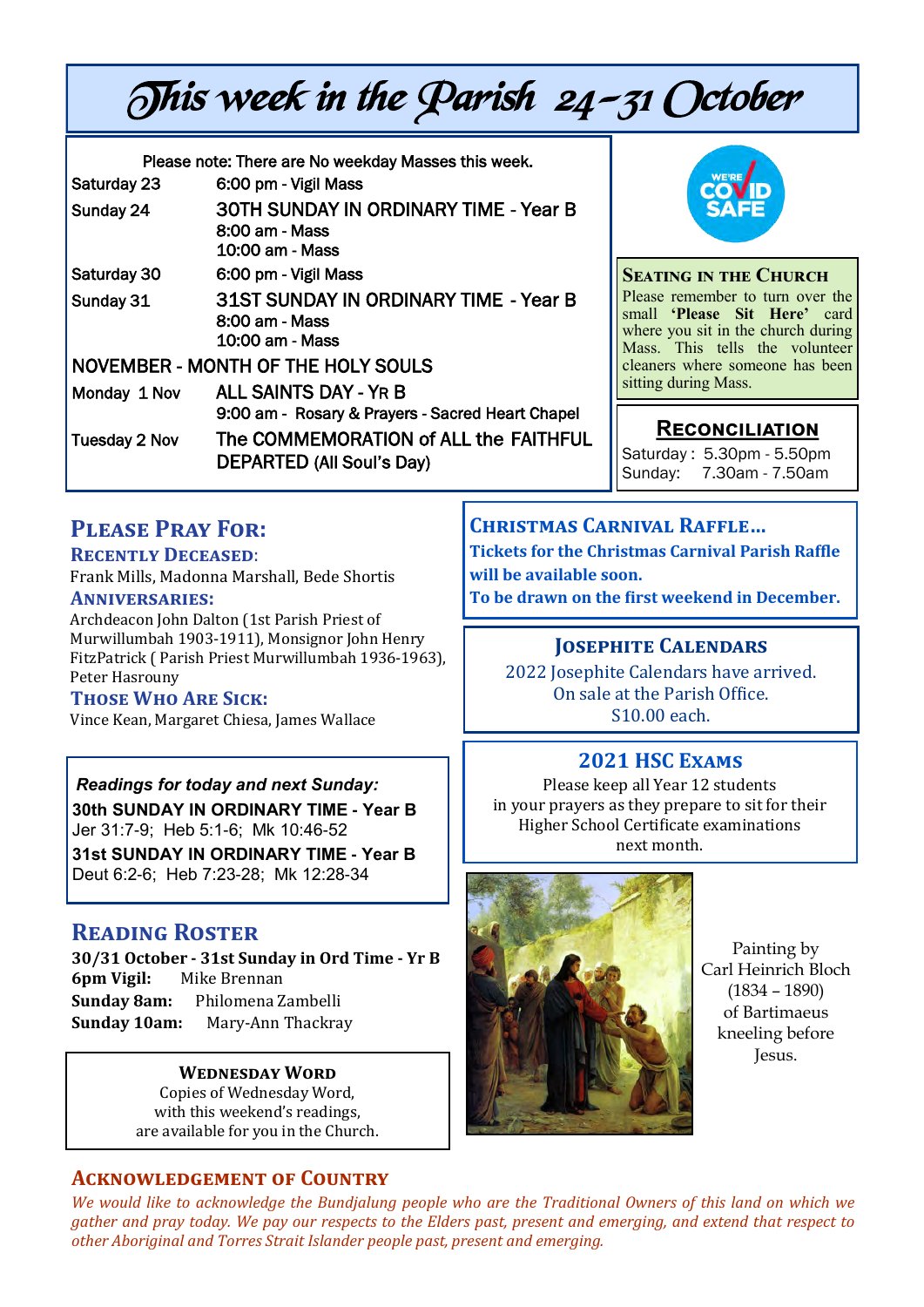# **Fr Anthony On Leave**

As you know, Fr Anthony has been on annual leave for the last couple of weeks.

Fr Anthony has asked that we let you all know that his leave will be extended whilst he undergoes more tests for an ongoing health issue.

Please keep Fr Anthony in your prayers.

We thank Fr Michael Nilon for his continued support with weekend Masses over the coming weeks.

# **Ordination To the Priesthood| Deacon Prodencio Bognay**

Please keep Prodencio in your prayers over the coming weeks as he makes his final preparations for Ordination to the Priesthood.

Some of you may have heard that the Ordination was to take place on Wednesday 17 November. We've been advised earlier this week that there will be a postponement of the Ordination until a later date. As soon as we know the new date, we'll let you all know. The Ordination will be celebrated at St Carthage's Cathedral Lismore as soon as covid-19 restrictions allow.

#### **Reflection**...

#### *Jumped up Bartimaeus*

Bartimaeus sat on the side of the way, having pilgrims throw coins onto his cloak spread out before him. But the presence of Jesus encouraged him to abandon his cloak, jump up from his ground level existence and ask to truly see the way from Jesus' perspective.

Jesus responded to this act of faith by curing the disease so that Bartimaeus could see ahead in the same way as Jesus and follow him on 'the Way' (the earliest name for Christianity).

You and I can remain with the security of a familiar existence, hoping to be tossed a few coins of consolation to satisfy our various hungers. But Jesus wants us to take courage, to jump up and to share his vision.

This takes faith, but we are in a better situation than Bartimaeus. *He* knew only that Jesus was on the way from Jericho to Jerusalem. *We* believe that, in Jerusalem, Jesus was lifted well above ground level and then had the astounding victory over the worst that death could do.

We might pause for a moment to pray for the courage to abandon whatever is keeping us grounded, so that with Bishop Richard of Chichester we may see Christ more clearly, love him more dearly, and follow him more nearly.

- Fr Michael Tate

# **Today IS World Mission Sunday**

#### about what **O G** about what S ACTS A-20

This week Catholic Mission will share the story of Churai\*, who having experienced much heartbreak in childhood, turned to the Mother and Babies Home run by the Good Shepherd Sisters in Bangkok when her partner cast she experienced rejection as an adult, abandoned by her partner and pregnant.

Without this program, many vulnerable mothers like Churai will have nowhere to turn when they need love and care the most.

Please give generously today to help continue this life-giving program by using the appeal envelope, going online at catholicmission.org.au/thailand or by texting 'GIVE' to 0488 854 436. Your gift will also help many other similar Church-run mission programs around the world.

"Name and images altered to protect identity



#### **WAYS TO GIVE**:

- **1. Envelopes – available for you in the bulletin and at the Church this weekend. Please POST envelope directly to address listed on envelope or place in 1st or 2nd Collection Plates**
- **2. Visit Website – give online at catholicmission.org.au/thailand**
- **3. Text GIVE to 0488 854 436 and then follow instructions.**

#### **Thank you for your prayerful support and generosity.**